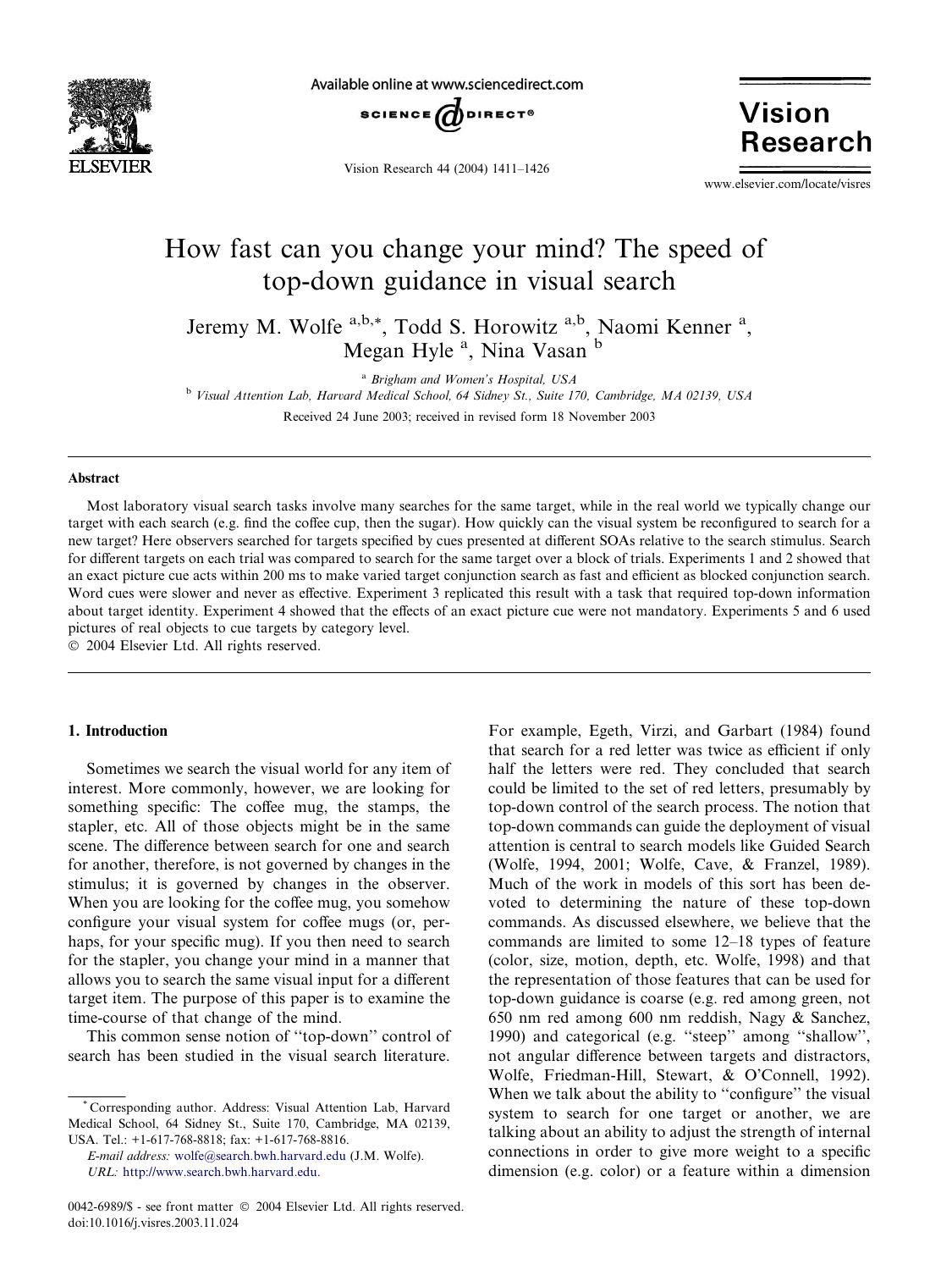(e.g. red). ''Guidance'' in Guided Search is presumed to be this sort of weighting operation (Wolfe, 1994). This is similar to the dimension weighting ideas of Mueller and colleagues (Found & Muller, 1996; Weidner, Pollmann, Muller, & von Cramon, 2002).

A parallel line of research, growing out of the signal detection approach to search, has measured the benefits of reducing uncertainty by providing top-down information about the location of potential targets (e.g. Davis, Kramer, & Graham, 1983; Lu, Lesmes, & Dosher, 2002; Palmer, Ames, & Lindsey, 1993; Solomon, Lavie, & Morgan, 1997) or about attributes of the stimulus (e.g. Eckstein, Whiting, & Thomas, 1996; Hubner, 1996; Monnier & Nagy, 2001).

While a mass of data indicates the existence of topdown guidance of search, less work has been devoted to the dynamics of how that guidance is implemented. In most search experiments, the issue is moot. An observer looks for a designated type of target for hundreds of trials. The establishment of the top-down ''set'' for that target occurs during a set of practice trials and presumably remains relatively stable over the course of a block of trials. Some information about the effects of changing the top-down set come from experiments where the target changes from trial to trial. A number of studies have shown that search––even search for salient feature singletons––is faster when the target identity remains the same from trial to trial than when it changes. This is true whether the change is within a feature dimension (trial K: red among green,  $K + 1$ : green among red, Maljkovic & Nakayama, 1994) or across dimensions (trial K: red among green,  $K + 1$ : Big among small, see for example Egeth, 1977; Treisman, 1988). The prior literature on this topic is reviewed much more extensively in Wolfe, Butcher, Lee, and Hyle (2003).

These priming experiments and the uncertainty experiments show that there is a top-down contribution to even the simplest of feature searches. However, they merely reveal the effects of different amounts of uncertainty in the top-down set. Observers are faster if they know that the target is red than if they know it is either red or green, and so forth. In the present work, we seek to uncover the time course of the transition from one top-down set (or a neutral set) to another.

The experiments reported here use cueing paradigms in which the target is specified just prior to the appearance of the search stimulus on each trial. There is an extensive literature on spatial cueing (e.g. Chastain, Cheal, & Lyon, 1996; Cheal, Lyon, & Gottlob, 1993; Posner, 1980; Posner, Nissen, & Ogden, 1978) (usefully reviewed in Chapter 4 of Pashler, 1997). In these studies, a cue indicates where the target will be, while the studies in this paper specify what the target will be. Luck and Vecera (2002) succinctly summarize the work on the time course of location cues. Exogenous cues (cues at the spatial location of the eventual target) are effective within about 100 ms. Endogenous cues are slower, taking on the order of 250–300 ms to reach full strength. If a salient exogenous cue is uninformative, it will still attract attention. However, the location will be inhibited shortly thereafter with the inhibitory effect reaching its maximum 300–400 ms after the onset of the cue.

Surprisingly, there do not seem to be comparable studies of the time course of cues to target identity in visual search. Blough (1989) showed that pigeons benefit from advance warning of the target identity but did not do a systematic study of time course. Hubner (1996) varied the cue-to-stimulus SOA (stimulus onset asynchrony) from 200 to 1000 but found little effect of this variation. Clearly, there must be a time before the cue is effective but Hubner did not find it in his work. In this paper, we report on a series of six experiments in which observers were given a cue to the identity of the target just before the onset of the search stimulus. The SOA between cue and search stimulus was varied. In most studies, results are compared to a ''blocked'' baseline in which target identity remained constant for a block of trials and/or an ''uninformed'' baseline in which target identity changed from trial to trial but the observer was not informed about target identity (Obviously, this only works for conditions where the target identity can be inferred from the stimulus and a general instruction to look for something like an oddman-out).

Experiments 1 and 2 use standard conjunction search tasks. Target identity can be cued with either a picture or words. Results show that picture cues are fast. They are largely effective within 50 ms and fully effective (as good as the ''blocked'' conditions) within 200 ms. Unsurprisingly, word cues are slower. More surprisingly, even for well learned stimulus properties (e.g. ''red'', ''vertical''), word cues are never as effective as picture cues, even at long SOAs. Experiment 3 shows that these results can be obtained using a search task where all of the items are different. In this case, use of the cue is mandatory. Given the special status of picture cues identical to the target, it is possible that they would capture attention in a mandatory manner (Folk, Remington, & Wright, 1994; Theeuwes, 1994). In Experiment 4, we show that this is not the case. A valid word cue can be used without interference from an invalid picture cue.

Experiments 5 and 6 use photographs of real objects as stimuli. The basic pattern of results is the same. Pictorial identity cues are superior to word cues. These studies allow us to differentiate between identity cues (this rabbit cues this same rabbit), type cues (this rabbit indicates that the target will be a rabbit, but possibly a different rabbit) and category cues (this rabbit indicates that the target will be an animal). As uncertainty increases the effectiveness of the cue decreases.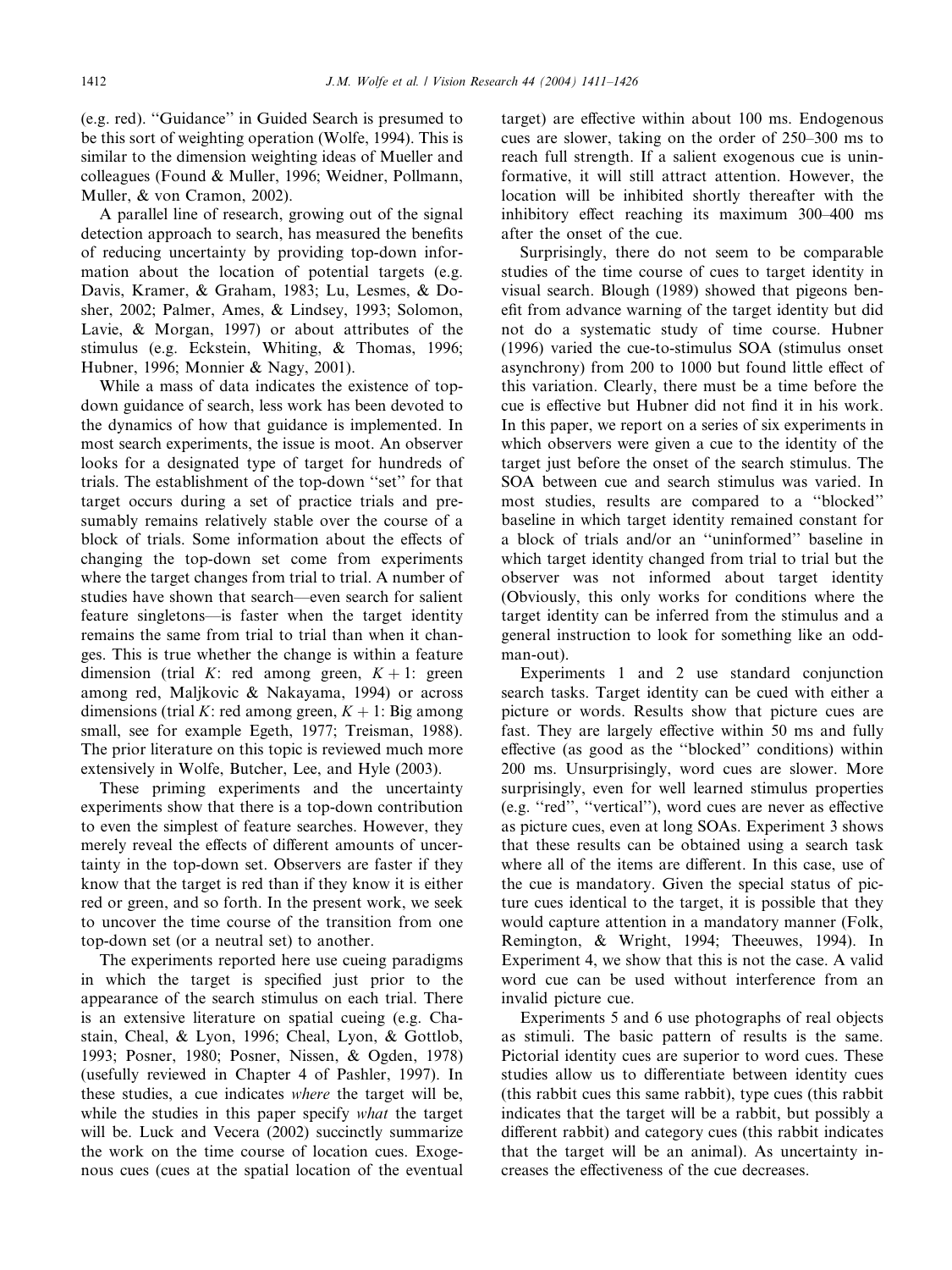#### 2. Experiment 1: Cueing in uncertain conjunction search

The basic design of these experiments is quite simple. Observers are searching for a target among a variable number of distractors. Target and distractors can change from trial to trial. In the uninformative control condition, observers are left to determine the identity of the target on their own. In the cued conditions, the target is specified just prior to the appearance of the search display. The SOA between the onset of the cue and the onset of the search array is varied in an effort to measure the time course of cue effectiveness. The basic sequence of events in a trial is shown in Fig. 1.

## 2.1. Methods

In the first experiment, each item in a search display could be big (3.3 deg by 0.9 deg at the 57 cm viewing distance) or small (2.2 deg by 0.3 deg), red (CIE: X. 48, Y. 34, 4.0 cd-m-sq) or green (CIE: X. 29, Y. 53, 14.2 cdm-sq), and vertical or horizontal. This generated eight possible stimuli. On any given trial, observers searched for a conjunction of two of the features. For example, if the target was BIG and RED, two distractor types would be present: small RED and BIG green (note CAPS indicates a target feature). In this example, orientation would be irrelevant and would have been the same for all items. In a *mixed* set of trials, the next target item might be SMALL VERTICAL among big VER-TICAL and SMALL horizontal with items being either all red or all green. In a blocked condition, the target would remain constant for the entire block of trials.

There were two types of control condition.

(1) In an uninformative mixed condition, observers searched for a unique item without knowing its identity. The target might be red vertical on one trial and big green on the next. This condition provided a ceiling, defining how bad performance could be. Note that the task can be done by identifying the unique item in the display. There were two blocks. In one, an uninformative picture cue (a white square) was



Fig. 1. The sequence of events in the experiments reported in this paper. A cue appears before each search stimulus. The cue could be a picture of the stimulus, words describing the stimulus, or an uninformative signal. The cue-stimulus SOA was varied. The designated target could change from trial to trial or it could remain constant for a block.

presented before each trial. In the other, an uninformative word (''ready'') was presented.

(2) In the blocked conditions, the target was fixed. Each observer had a randomly assigned target type in this condition. This condition provided a floor, defining the best possible performance on the task. Two blocks were run with the same uninformative picture and word cues as the uninformative mixed conditions.

There were two types of experimental conditions.

- (1) In the picture cue condition, observers saw an exact copy of the target as the cue prior to the appearance of the search stimulus. Observers were tested with four cue-to-stimulus SOAs: 50, 200, 400, and 800 ms. SOAs were blocked so that observers were tested for 300 trials with each SOA.
- (2) The word cue conditions are identical to the picture cue conditions except that the cue was a pair of words defining the target rather than the image of the target (e.g. ''BIG RED'').

Set sizes of 6, 12, and 18 items were displayed in a 19 by 19 deg region of the computer screen. Items were placed on a jittered 5 by 5 grid of locations. Twelve observers were tested for 3900 total trials. In the uninformative conditions, there were 150 trials in each of the two sessions. There were 300 trials for each of four SOAs in the informative mixed conditions. Finally, there were 600 trials in each of the two blocked condition sessions. Targets were present on 50% of trials. Set size was randomized across trials.

All observers had vision of at least 20/25 with appropriate correction. All passed the Ishihara color vision screen. Observers gave informed consent and were paid for their time. Studies were conducted on Macintosh computers running Matlab with the Psych-Toolbox (Brainard, 1997).

## 2.2. Results

RTs of less than 200 and greater than 4000 ms were excluded from the analysis  $\left($  <1% of data). Mean RT as a function of SOA is shown for word and picture cues in Fig. 2.

The central question that motivated these studies was the speed of the implementation of top-down guidance. Fig. 2 makes it clear that the guidance is established very rapidly. A cue-stimulus SOA of just 50 ms provides the bulk of the guidance for a picture cue. For the picture cue, target-present RTs are significantly slower than the blocked RTs at SOA 50 ms  $(t(11) = 4.6, p = 0.0007)$ . The difference is insignificant at 200 and 400 ms  $(t(11) < 1.2, p > 0.25)$ . Curiously, it becomes marginally significant again at 800 ms  $(t(11) = 2.6, p = 0.026,$ uncorrected for multiple comparison). This pattern of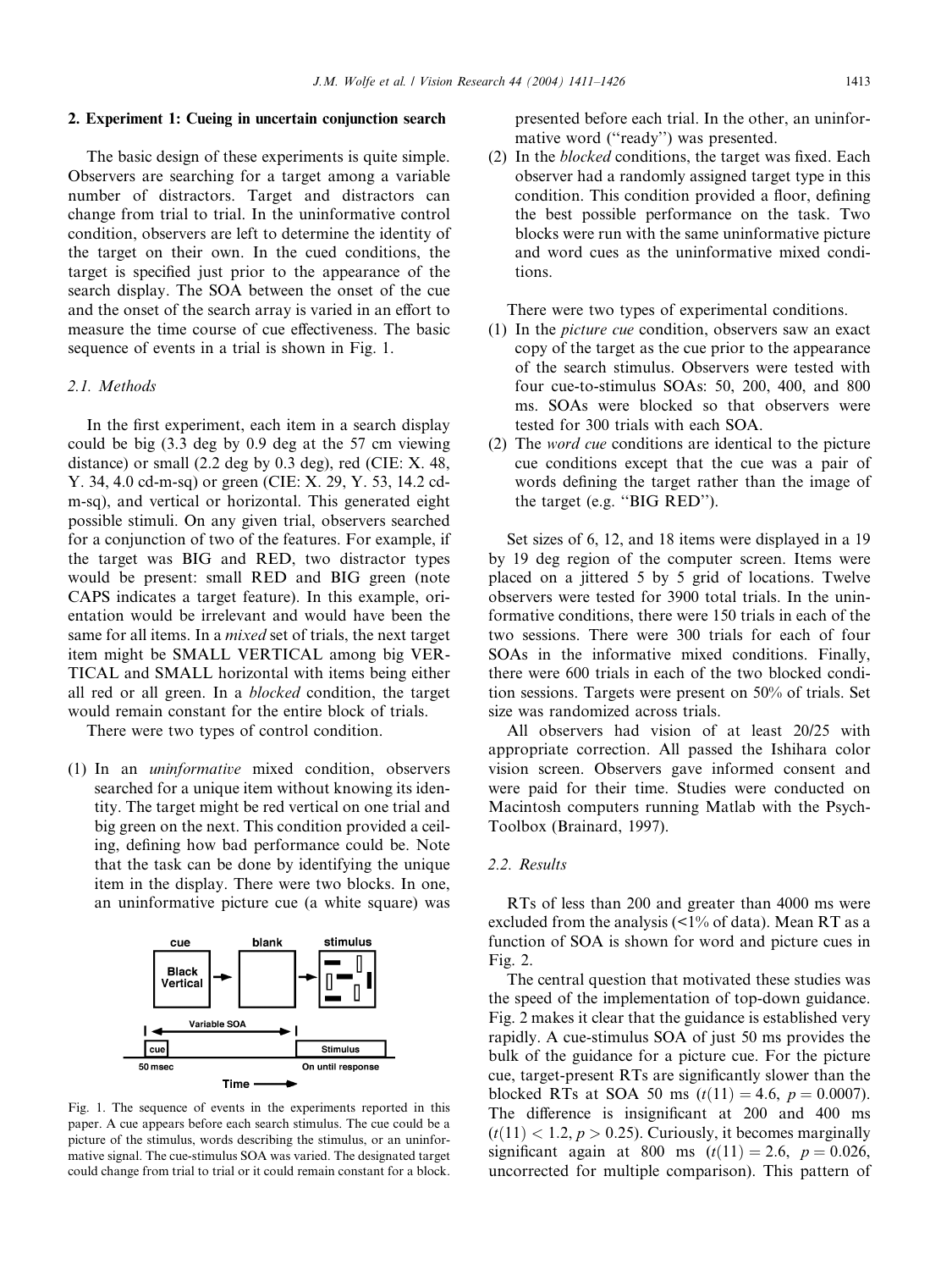

Fig. 2. Reaction Time as a function of SOA for picture and word cues in Experiment 1. Data are averaged across set size. Error bars and shaded areas show s.e.m. for the average RTs of the 12 observers.

picture cues becoming less effective after SOAs of about 200 ms will recur in later experiments.

Unsurprisingly, the word cue takes longer to have its full effect. More interestingly, the word cue is never as effective as the picture cue ( $p < 0.005$  for SOAs 50–400,  $p < 0.05$  at 800 ms) and never reaches the level of the blocked condition ( $p < 0.01$  at all SOAs).

A similar pattern is seen for target-absent trials. The only substantive difference is that blocked target-absent RTs are always somewhat faster than cued SOAs  $(p < 0.05$  for picture cues and  $p < 0.01$  for word cues). Error rates average 6% and did not show significant effects of cue type or SOA.

Fig. 3 shows the slope of the  $RT \times$  set size function as a function of SOA.

The slope results show no significant change as a function of SOA. Unlike the RT data, the slope data show no advantage for picture over word cues. Slopes like these are typical of ''guided'' conjunction search (Wolfe et al., 1989). In some later experiments in this paper, we will see that this guidance can take time to develop. Short SOAs produce steep slopes. As information about the target becomes available, it can be used to guide attention toward some items and away from others. This produces an increase in efficiency. In this experiment, all SOAs show evidence of guidance. This suggests that observers waited for the information to become available and then performed a guided



Fig. 3. Target present (black) and target absent (gray) slopes as a function of SOA. Solid circles show picture cue results. Stars show word cue results. Straight, horizontal, dashed lines show the results for the uninformed (upper line) and blocked (lower line) control conditions.

search. This shows up in the longer mean RTs at the short SOAs rather than in the slopes.

## 2.3. Priming effects

On some trials, the cue is the same as it was on the previous trial. In other search experiments with variable target identity, the repetition of a cue speeds RTs (Maljkovic & Nakayama, 1994; Olivers & Humphreys, 2003; Wolfe et al., 2003). In the present experiment, it is possible to distinguish four types of pairs of trials having the same target cue. On trial  $K$ , the target can be present (Y) or absent (N) and, on trial  $K + 1$ , the target can be present or absent. These pairs of trials can be denoted as YY, YN, NY, and NN conditions. Fig. 4 shows average RT data for the cases where the target is present on trial  $K + 1$ .

Comparing YY and NY conditions to the case where there is no cue repetition, it is clear that the priming



Fig. 4. Effects of cue repetition for correct, target present responses. "No Rep" conditions are those where the cue on trial  $K$  is different from that on  $K + 1$ . The other conditions are those where the cue repeats. YY indicates target present on trial K and  $K + 1$ . NY indicates target absent on trial K, present on  $K + 1$ .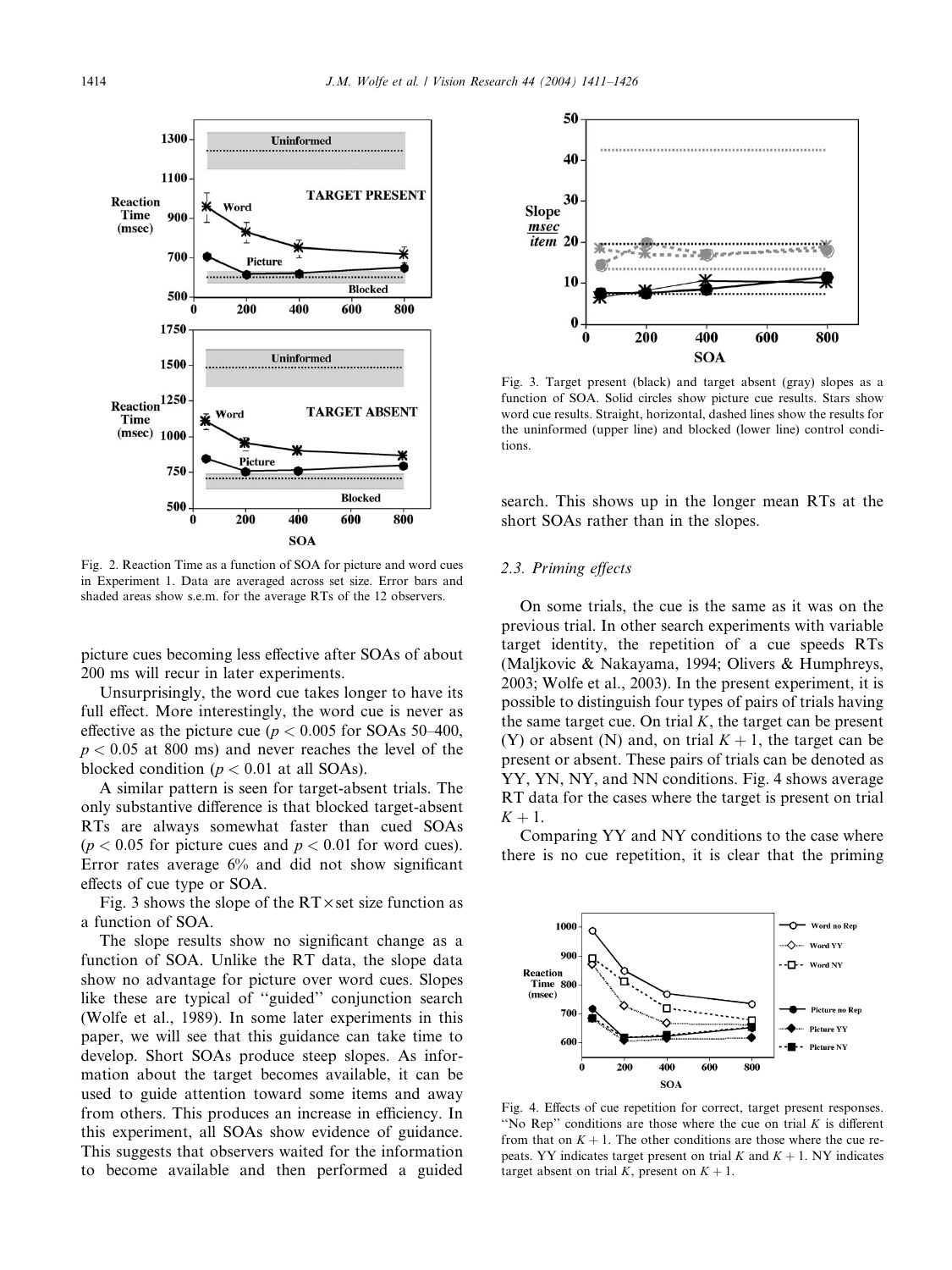effect for picture cues is very weak (ANOVA:  $F(2, 11) =$ 3.3,  $p = 0.056$ ). Post-hoc tests reveal that the YY trials are somewhat faster than the no repetition baseline  $(p = 0.04)$ . However, there is a much more substantial priming effect for word cues (ANOVA:  $F(2, 11) = 36.2$ ,  $p < 0.001$ ). The effect does not interact with SOA  $(F = 1)$ . Post-hoc tests reveal that NY trials are significantly faster than no repetition trials ( $p < 0.001$ ) and YY trials are significantly faster than NY ( $p <$ 0:002).

For target absent trials, the priming effect is significant for both picture and word cues (ANOVA:  $F(2, 11) > 15$ ,  $p < 0.001$  in both cases). Priming is about twice as great for the repeated word cue (102 vs 49 ms), a statistically reliable difference (ANOVA:  $F(1, 11) =$ 10.5,  $p = 0.0079$ ).

## 2.4. Discussion

Two salient facts emerge from this experiment. First, top-down guidance can be established very quickly. Indeed, the speed blurs the distinction between top-down and bottom-up. Picture cues have a very substantial effect within 50 ms of cue onset. This seems very fast for any ''re-entrant'' process (Di Lollo, Enns, & Rensink, 2000). More plausibly, observers are ''set'' to use the cue (Bacon & Egeth, 1994; Theeuwes, 1994) and this allows a picture cue to have its effect in a feed-forward manner––somehow setting weights for the appropriate features on its first pass through the system (Found & Muller, 1996; Weidner et al., 2002).

Secondly, it is interesting that word cues are not as effective as pictures. Note that observers are running hundreds of trials and, consequently, are very familiar with the appearance of these particular ''big red'' or "green vertical" stimuli. The priming data suggest that fully effective cueing requires that the observer must see the stimulus. A repeated word cue is more effective, most likely because the observer gets to see the specific target for trial  $K + 1$  on trial K. Priming is greater when trial  $K$  is a target present trial perhaps because seeing the actual target is more effective that merely seeing the distractors. Cue repetition does not have an effect on target present trials when picture cues are used. The picture cue is its own prime and further priming is ineffective.

#### 3. Experiment 2: Shorter SOAs

Experiment 2 is a variant of Experiment 1 using a finer grain of SOAs in order to explore the speed of the cueing effect in more detail.

#### 3.1. Methods

There were two important differences between Experiments 1 and 2. First, in order to examine the rapid development of top-down guidance, nine SOAs were tested in Experiment 2:  $-50$ , 0, 25, 50, 75, 100, 150, 200, 400 ms. Negative SOA means that the search display appeared before the cue which was then presented at the center of the display. Second, cues were presented in the blocked condition. The target remained the same across all trials in a blocked condition (e.g. SMALL GREEN HORIZONTAL). However, the distractors could change. For example, on one trial the distractors might be big GREEN HORIZONTAL and SMALL red HORIZONTAL and on the next SMALL GREEN vertical and SMALL red HORIZONTAL. The cue for the first trial would be ''small green'' and, for the second, ''green vertical''. The target item is the same; the cue actually specifies the distractors. In addition, on half of the trials, the cue was an uninformative stimulus: in word cue conditions, the word ''ready''; in picture cue conditions, a medium sized, white square.

Ten observers were tested. All had vision corrected to a minimum of 20/25, passed the Ishihara color screen, and gave informed consent. Each observer was tested with just one target-type in the blocked condition. Different targets were used for different observers. In the blocked condition, observers were tested in two blocks of 360 trials, one for word cues and the other for picture cues, for a total of 720 trials. Within each block, trials were evenly divided among target present and absent, nine SOAs, and two different cue types: informative (e.g. "red vertical" in picture or words) vs uninformative (white square or the word ''ready'') cues. Thus, there were 10 trials per cell.

In the mixed condition, target identity varied across trials. Observers were tested in four blocks of 450 trials with word cues and four blocks of 450 trials with picture cues, for a total of 3600 trials. Within cue condition, the 1800 trials were evenly divided among target present and absent and nine SOAs. Thus, there were 100 trials per cell.

#### 3.2. Results

RTs less than 200 ms and greater than 4000 ms were excluded from the analysis  $\left($  <1% of data). One subject was removed from analysis for excess errors  $(>10\%)$ . Errors otherwise averaged 6% and did not vary with SOA. Mean RT data are shown in Fig. 5.

The experiment replicates the main results of Experiment 1. Picture cues are effective rapidly––within about 100 ms in this experiment. Word cues are not as effective as picture cues (ANOVA:  $F(1, 8) = 193$ ,  $p < 0.001$ ). The time course for word and picture cues is different as revealed by a significant interaction of SOA and cue type  $(F(8, 64) = 3.4, p = 0.0024)$ . Dashed lines in Fig. 5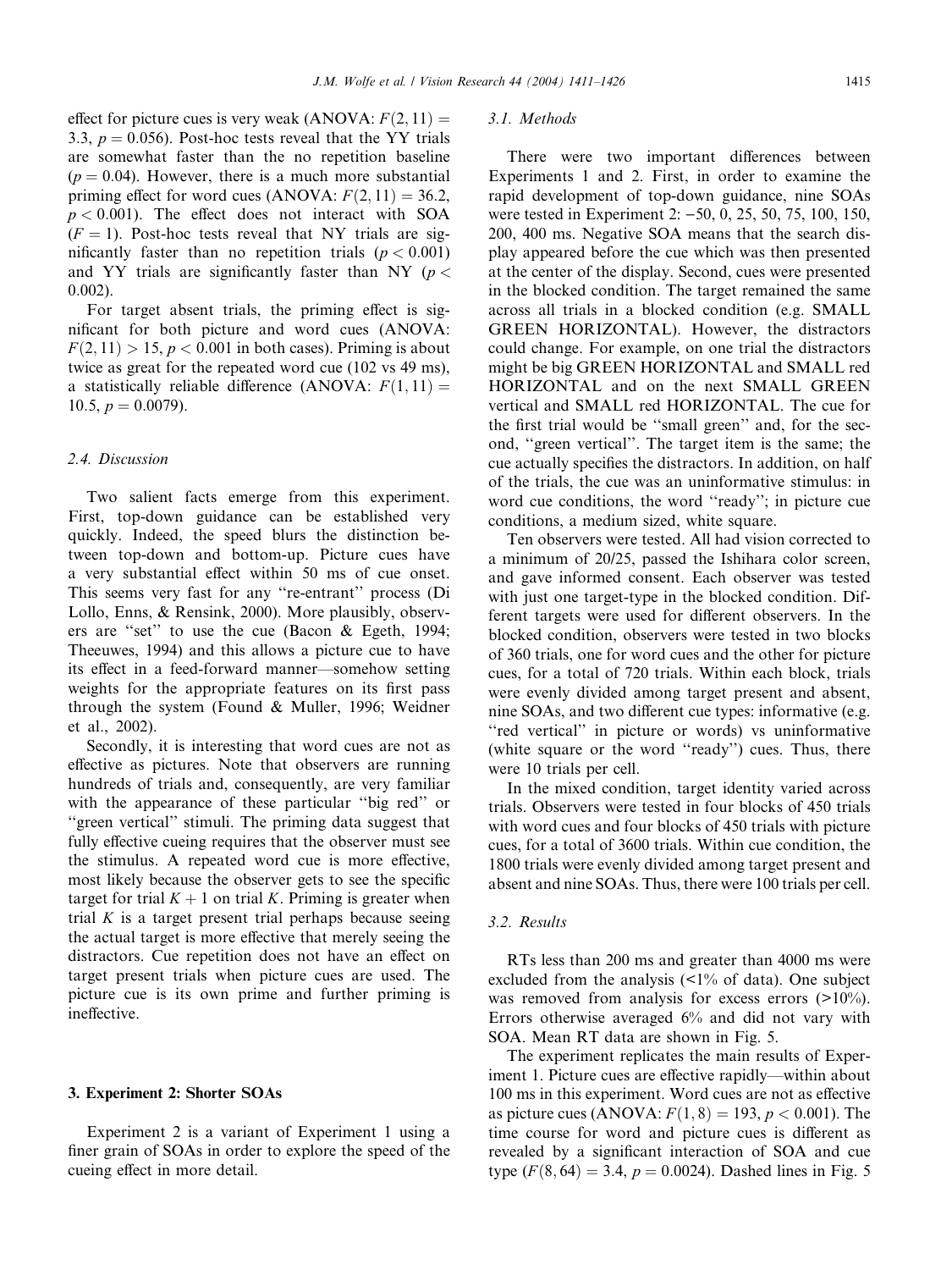

Fig. 5. Mean RT data for Experiment 2. Error bars are ±1 s.e.m. Dashed lines show data from Experiment 1 for comparison.

present the comparable word and picture cues data from Experiment 1, showing that the two experiments produce very similar results.

The difference between word and picture cues is made more dramatic if we look at the difference between blocked and mixed data for picture and word cues. First, there is no difference between informative and uninformative cues in the blocked conditions  $(F(1, 8)$  < 1 for pictures and words) and, thus, the data are combined in Fig. 5. There is a significant effect of SOA  $(F(8, 64) > 8, p < 0.0001$  for both pictures and words). This suggests that the cue is serving as some sort of mask at short SOAs. Presumably, a similar masking effect influences the responses in the mixed conditions. The top-down effect can be seen by subtracting the blocked condition from the mixed. Thus, for picture cues there is little difference between mixed and blocked conditions, even at short SOAs. In the blocked conditions, the masking effect of picture cues appears to be somewhat greater than the effect of word cues. This effect is marginally reliable  $(F(1, 8) = 4.1,$  $p = 0.07$ ).

Slopes are similar to those seen in Experiment 1. They do not vary systematically with SOA and are in the range of efficient ''guided'' search seen with conjunction stimuli of this sort. Average target present slopes range between 4.5 and 6.5 ms/item for blocked and mixed picture and word conditions. Average target absent slopes range between 11.4 and 16.4 ms/ item.

## 3.3. Priming effects

In the mixed conditions, the main patterns from the preceding experiment recur: no significant benefit for priming with picture cues (ANOVA:  $F(2, 8) = 2.9$ ,  $p = 0.08$ ) and a substantial benefit for priming with word cues (ANOVA:  $F(2,8) = 6.7$ ,  $p = 0.008$ ). On average, for word cues, the priming on trial  $K + 1$  is larger when the trial  $K$  was a target present trial (105 ms) than when it was a target absent trial (59 ms). Because of the relatively small numbers of trials, these results should be taken as suggestive rather than definitive.

Since this experiment was not specifically designed to investigate priming effects, there were not enough trials per observer to examine the priming effect of cue repetition as a function of SOA in the blocked conditions, so we have to pool over all SOAs. Recall that, in the blocked condition, the target is fixed and the cue specifies the distractors. We find that cue repetition, and therefore distractor repetition, does not have a significant benefit for either the word cues (1 ms difference for target present trials) or the picture cues (11 ms difference).

## 3.4. Discussion

The finer-grain analysis of SOA used in Experiment 2 confirms the main findings of Experiment 1. Picture cues are effective at short SOAs. Word cues are never as effective as picture cues even though observers were tested for thousands of trials with these simple stimuli. The lack of an effect of top-down information on slopes might appear to be a bit puzzling. After all, models like Guided Search (Wolfe, 1994, 2001) propose that conjunction searches are efficient because of the top-down guidance of attention to objects with the appropriate features. If guidance is absent at the start of the trial and develops during the course of the trial, why don't we see a slope effect? The answer may be that the appropriate guidance can be inferred without benefit of the cue. For example, given a display with several red horizontal and green vertical items, it is possible to infer that the target is either green horizontal or red vertical. Search can be guided on the basis of these inferences (Wolfe, 1992). This process of inferring the target is slow so the cue can speed search. However, it is still guided.

If this account is correct, then we might be able to see the effects of guidance on slope if we used a task that could not be accomplished without the cue. That is the purpose of Experiment 3.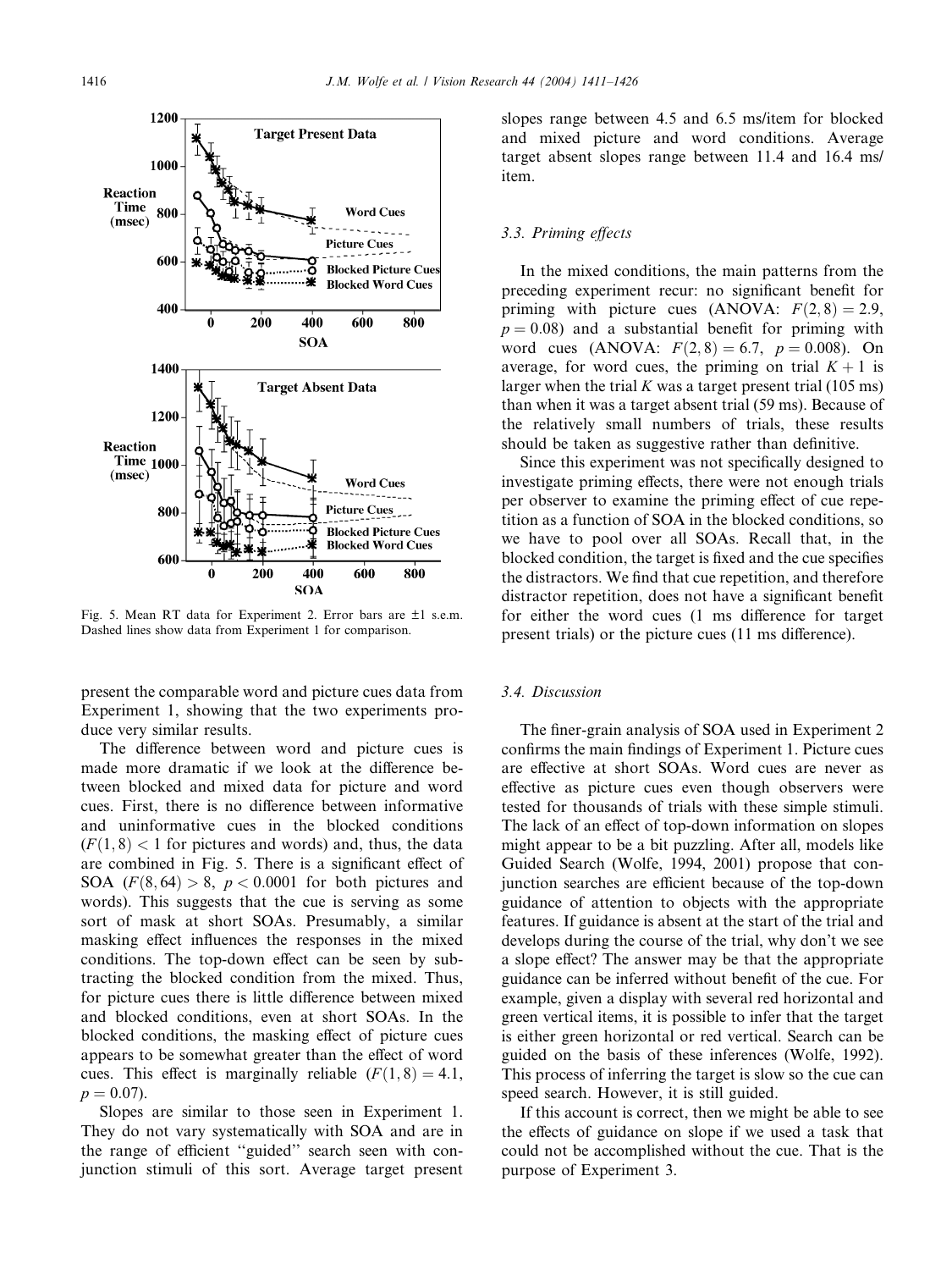1300<br>msec

#### 4. Experiment 3: All unique items

#### 4.1. Methods and stimuli

In Experiment 3, each item in the search display was unique. As a consequence, when the target changed from trial to trial, the task could not be done without the cue. Stimuli were colored, oriented bars, as in the previous experiments. These could be red or green, big or small, vertical, horizontal, or oblique; yielding  $2 \times 2 \times$  $3 = 12$  stimuli. Set sizes were 3, 6, and 9 and items were chosen so that no item was ever duplicated within a search display.

Eleven observers were tested. All had vision corrected to a minimum of 20/25, passed the Ishihara color screen, and gave informed consent. Each observer was tested for 600 trials with a single target-type in the blocked condition: one block of 300 trials with picture cues and one block of 300 trials with word cues. Cues in the blocked condition were always presented at an SOA of 50 ms. Different targets were used for different observers. Observers were tested for 3000 trials in the mixed condition with SOAs of 0, 50, 200, and 400 ms. Cues were presented at the center of the screen. Picture cues were presented inside a white, outline box in order to distinguish them from the search array.

#### 4.2. Results

RTs less than 200 ms and greater than 4000 ms were excluded from the data analysis(<1% of data). An unusual pattern appeared in the error data. False alarms are typically rare in search experiments (Chun & Wolfe, 1996). However, in the mixed trials with word cues, average false alarm (FA) rate was 17.8%. Three observers had FA rates of 24%, 40%, and 62%! When these observers are removed from the analysis, FA rate remains an unusually high 8.6%. Errors did not vary systematically with SOA. Word cues always contained two words. It seems possible that observers sometimes responded on the basis of the first word and an erroneous guess about the second (c.f. Spivey, Tyler, Eberhard, & Tanenhaus, 2001). Error rates for the eight remaining observers are shown in Fig. 6.

Of the eight remaining observers, one had very long RTs in the mixed word condition (averaging a second longer than the next slowest subject). This observer's data did not alter the basic pattern of average results, shown below. However, her data would increase the difference between word and picture cues in what might be a misleading manner. Accordingly, Fig. 7 shows RTs for seven observers.

The data show the now-familiar pattern of results. Picture cues have their effects very rapidly with RTs matching the blocked conditions within 200 ms. Word

Fig. 6. Average error rates for the eight subjects in Experiment 3 with acceptable (<15%) error rates in the mixed words condition.

**Target Present** 

**WORD Y** 

 $-$  WORD YY

÷



Fig. 7. Mean RT data for correct responses for seven observers in Experiment 3. Filled symbols indicate trials where the target cue on trial K was different from that on  $K - 1$ . Open symbols show the data for trial K where  $K - 1$  had the same cue. Different curves indicate different pairs of trials. E.g. NY denotes target absent on the first trial and target present on the second.

cues are less effective. There is no priming effect for picture cues, presumably because the cue itself serves as an identity prime. The priming effect for word cues is large if and only if the target is present on trial  $K - 1$  as well as on the current trial  $K$  ("Word  $YY$ " line in Fig. 7). The word YY RTs are significantly shorter than unrepeated word cue RTs at all SOAs (all  $t$ -tests, corrected for multiple comparison,  $p < 0.05$ ). The target on trial  $K - 1$  seems to serve as the prime for trial K. Unlike the previous experiment, no information about the distractors is useful. Accordingly, there is no priming at all in the word NY condition. Priming effects in the target absent conditions are not statistically reliable.

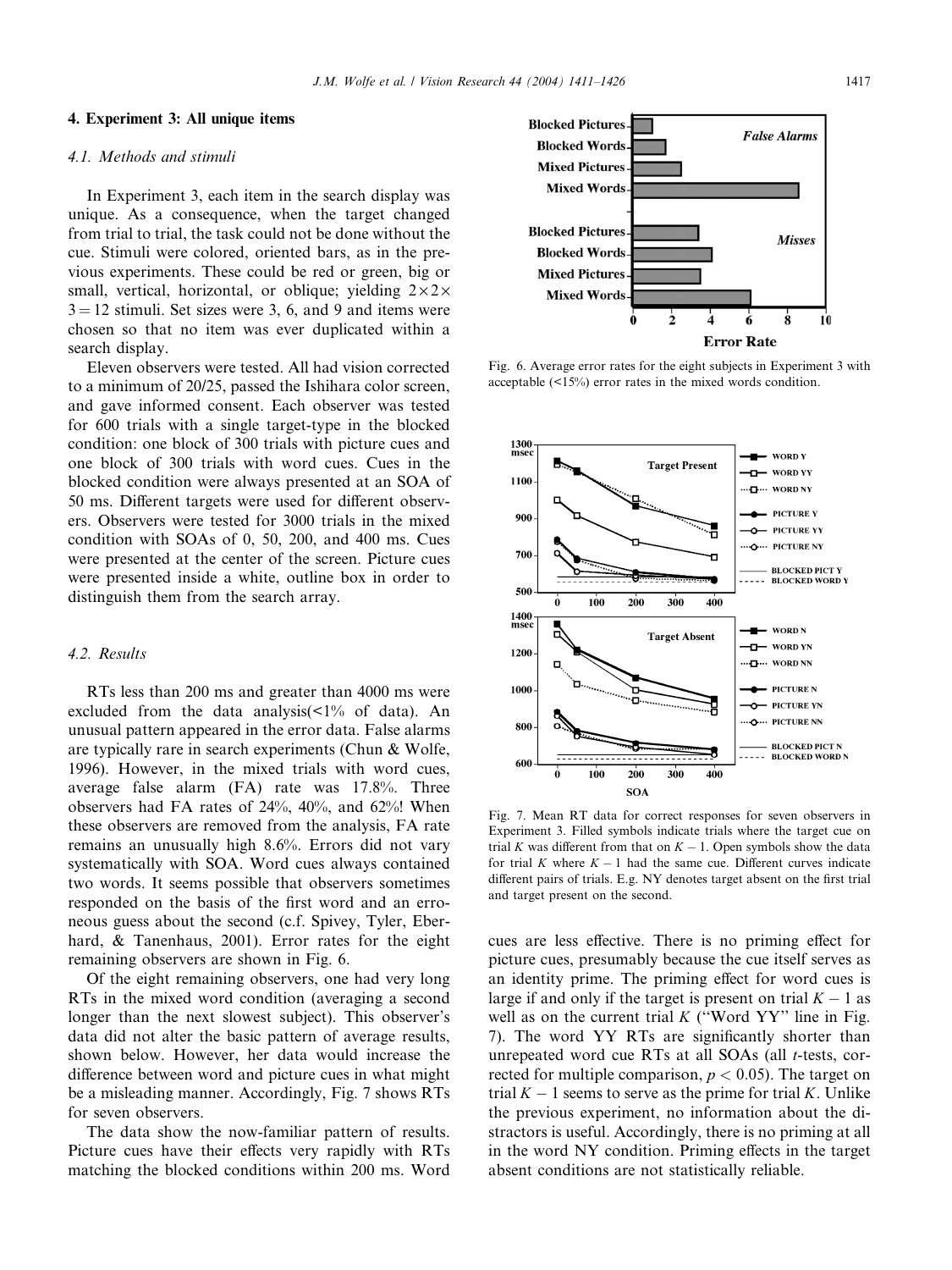

Fig. 8. Slope as a function of SOA for the picture and word cues in Experiment 3. Horizontal lines are the slopes for the blocked conditions (Solid = picture cue, Dashed = word cue).

Fig. 8 shows the slope data for Experiment 3. In this case, where guidance cannot be brought to bear in the absence of the cue, there is some evidence for an effect of cue on slope. The word cue, target present slopes are initially very inefficient and decrease as a function of SOA. However, while the main effects of SOA and set size are significant for word and picture cues (ANOVA: all  $p < 0.01$ ), the slopes are too variable to achieve statistical reliability (ANOVA: set size x SOA interaction,  $p > 0.1$  for both word and picture cues).

## 4.3. Discussion

Experiment 3 shows that the basic pattern of results, established in Experiments 1 and 2, does not change when the task cannot be done without a cue. The time course and the relative advantage for picture cues over words remains the same. The use of an SOA of zero ms makes it clear that the  $RT \times SOA$  function does not represent the time that it takes to process the cue. Note that at zero ms a picture cue is already far more effective than a word cue. This can hardly reflect extensive processing of the cue in zero time. Rather, the  $RT \times SOA$ function measures the lead time required to equate a cue and the full knowledge available when the target remains fixed across trials. The zero SOA data suggest that there is an initial ''set up'' time when the search stimulus appears before the search actually begins. During that time, the cue can start to ''catch up'' with the knowledge available in the blocked condition. This ''set up'' time presumably contributes to the intercepts of RT×set size functions in standard visual search tasks. Picture cues can catch up completely during this set up time. Word cues take longer. This is analogous to the concept of slack time in analyses of the psychological refractory period (Pashler, 1994).

#### 5. Experiment 4: Is a picture a mandatory cue?

The clear advantage for picture cues over word cues could lead one to wonder if the effects of picture cues are mandatory. Would observers be able to ignore a fast but incorrect picture cue in favor of a slower, accurate word cue? In order to address this question, observers were presented with a word cue flanked by two identical picture cues. On two-thirds of the trials, the picture cue was invalid. On the remaining third, it matched the word cue. A schematic of an invalid picture cue trial is shown in Fig. 9.

On every trial, a valid word cue was presented at fixation. Invalid or valid picture cues flanked the word cue. After an SOA of 0, 50, 200, 400, or 800 ms, the search array was presented. Search stimuli were the same as in Experiments 1 and 2. The target was the odd items in a set of 10 or 18 items that were otherwise evenly divided between two distractor types. Thus, in the example in Fig. 9, the black vertical target is presented amidst black horizontal and white vertical distractors. In the actual experiment, items could be red or green, vertical or horizontal, big or small. The cues were presented on a gray background, slightly different from the black of the surround. Moreover, no search items could appear in the locations occupied by cues (words or pictures).

Eleven observers were tested for 300 trials at each SOA in the two-cue condition and for 100 trials at each SOA with words alone and with pictures alone.



Fig. 9. A schematic invalid picture cue trial from Experiment 4.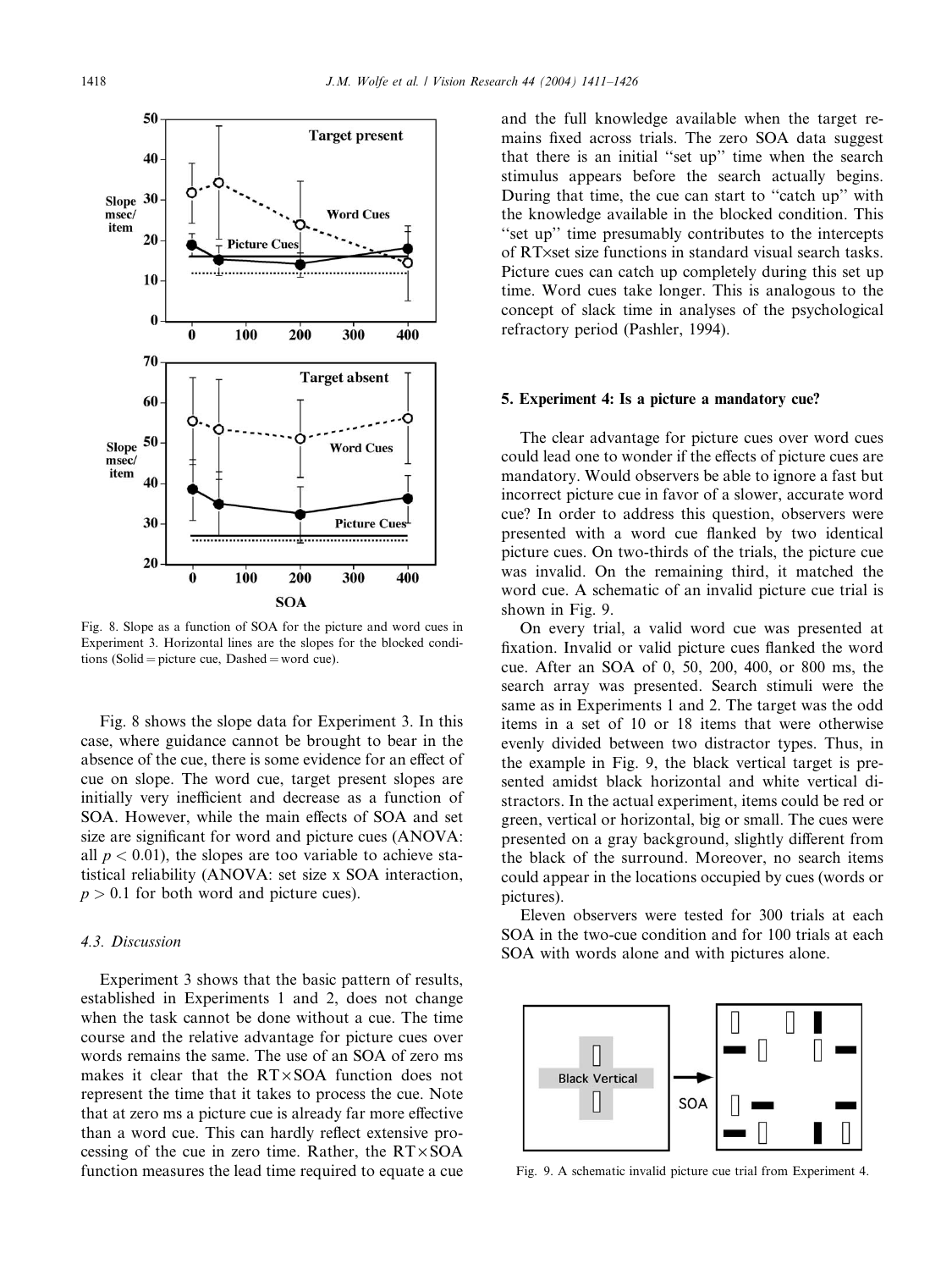#### 5.1. Results

RTs less than 200 and over 4000 ms were removed from the data analysis. One observer had 10% of trials removed in this manner. For the remaining observers, only 0.3% of data were out of the acceptable range. Data from the one subject was excluded from analysis since this observer also had an excessively high error rate  $(>15\%)$ . For the remaining observers, the overall error rate was 6% with no systematic variation with SOA (ANOVA:  $F(4, 36) = 1.4$ ,  $p = 0.25$ ) and a small (2%), but reliable effect of cue type (ANOVA:  $F(4, 36) = 4.8$ ,  $p = 0.008$ ). This was due to a larger number of errors in the word alone cue condition and not to any tendency to make more errors with invalid picture cues.

Fig. 10 shows the mean RT data for the ten remaining observers.

It is clear that, when observers were gleaning information from the word cue, the performance was not much altered by the presence of invalid or supportive picture cues. There is a main effect of cue condition for target present trials  $(F(3, 9) = 3.2, p = 0.004)$ . Post-hoc analysis reveals what is obvious, that is due entirely to the differences between picture Only and other conditions. There are no significant differences among the

…<del>※</del>… Invalid Picture

**Target Present** 

1100



valid picture conditions, a pictorial cue was presented flanking a fully valid word cue. Only the flanking pictures were presented in the picture alone condition and only the word cue in the word alone condition.

other conditions. Target absent trials show the same pattern but with no significant effect of cue condition.

Slopes did not vary systematically with cue type, averaging 9 ms/item for target present trials and 25 ms/ item for target absent.

## 5.2. Discussion

While picture cues can rapidly reconfigure the visual system for a search, this is not a mandatory effect. A reader of Lavie's work (Lavie, 1995; Lavie & Tsal, 1994) might argue that the picture cues were ignored because the word cue was so difficult that it forced a tight focus of attention on the words and excluded the pictures. This seems unlikely. However, it could be interesting to vary the demands imposed by the central cue in an effort to find a mandatory effect of invalid picture cues. In the absence of such data, it appears that observers can set themselves to read the word and ignore a picture cue. This is the case even though the effects of a picture cue may be related to the effects of an identity prime, which is considered to exert its effects automatically (Maljkovic & Nakayama, 1994).

Note that this result might be different if the picture cue had greater validity. For example, if the picture cue matched the word cue on three quarters of the trials, it might be hard to ignore on the one quarter of trials when it was invalid. The present data show that an unreliable picture cue does not have an automatic effect.

#### 6. Experiment 5: Real objects

It could be that pictures were very effective cues in the preceding experiments because they were very simple stimuli. It might not take much time to reconfigure the visual system to look for a conjunction of a salient color and a salient orientation. However, we do not spend much time looking for Red Vertical stimuli in the real world. We look for chairs, lamps, cars, etc. In Experiment 5, observers search for photographs of such objects, isolated on a white background. There were 11 types of object. For each type (e.g. rabbit), there were two exemplars. Each observer was tested in two blocked conditions of 300 trials each. In the blocked conditions, the target item was fixed. In one block, the search stimulus was preceded by a picture cue. In the other, it was preceded by a word cue. Set sizes were 3, 6, and 9. Targets were present on 50% of the trials.

There were three mixed conditions, each run with SOAs of 50, 100, 200, 400 and 800 ms. In the mixed exact condition, the observers were tested for 200 trials per SOA with a picture cue that exactly matched the target, if present. In the mixed word condition, the observers were tested for 200 trials per SOA with a word cue that was a type match for the target, if present. That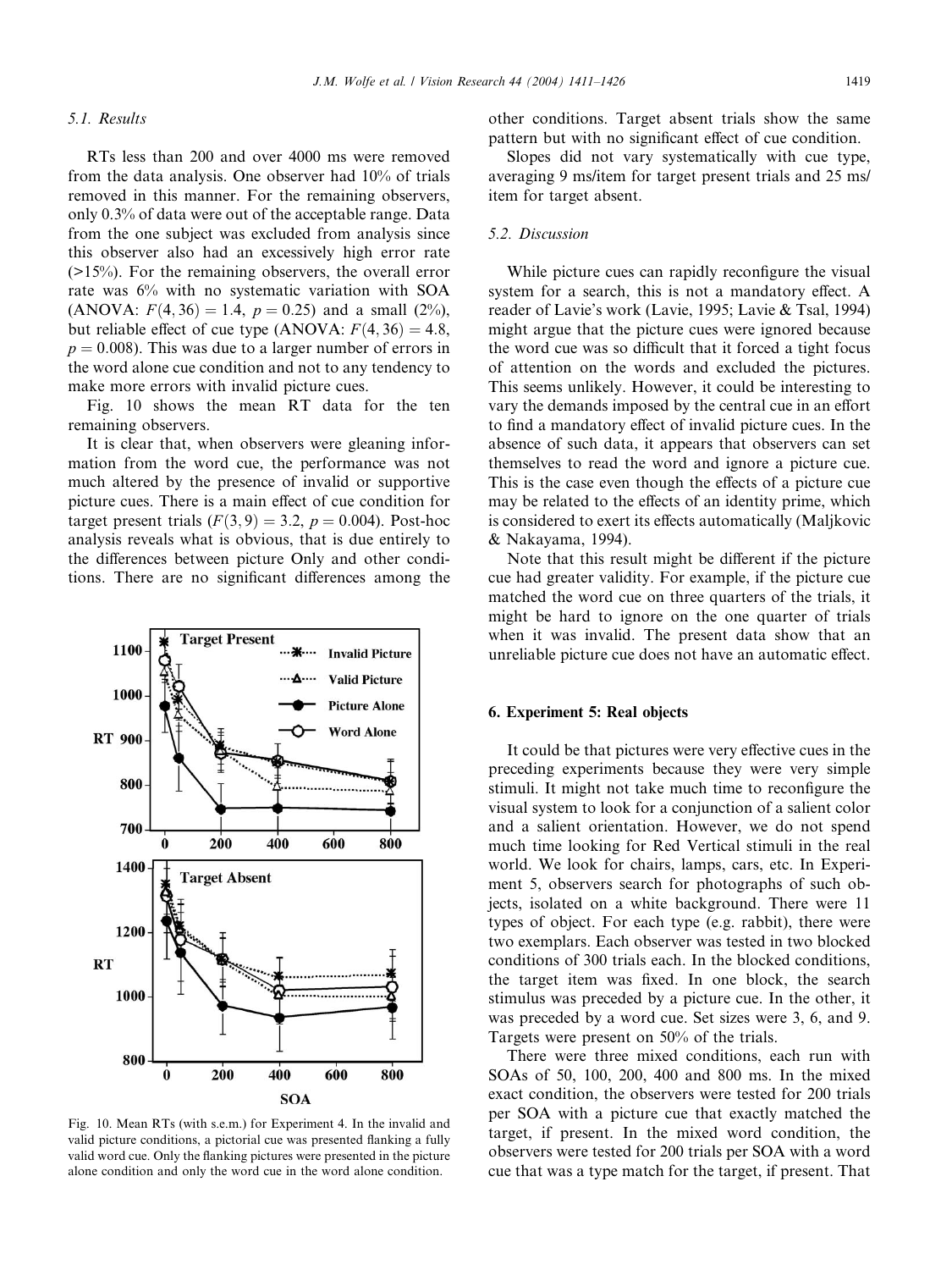is, the word ''rabbit'' could apply to either instance of rabbit. In the mixed type condition, observers were tested for 400 trials per SOA with a picture cue that was an exact match to the target on 50% of target present trials (e.g. cue = rabbit1, target = rabbit1). On the other 50%, the target was the other instance of the cue type (e.g. cue = rabbit1, target = rabbit2). If rabbit1 was a target, rabbit2 was not a distractor (and similarly for other object types).

This experiment was designed so that, in mixed conditions, there was a one-third chance that the target and cue would not change from trial K to  $K + 1$ . Methods were otherwise similar to previous experiments.

## 6.1. Results

RTs over 4000 ms and less than 200 ms were removed from analysis (<0.5% of data). Error rates were modest. Miss errors average 3.5% and False Alarms average 2.5%. There are significant effects of SOA and condition on error rate (ANOVA, all main effects,  $p < 0.05$ ). These reflect small but reliable tendencies to make more errors at shorter SOAs and to make more errors when the cue is not an exact match to the target item.

Fig. 11 shows the mean RTs for the target present trials (target absent are less interesting, in this case, because, in the critical condition, there is no distinction between the absence of a type cue and the absence of an exact cue).

Fig. 11 reveals that the basic effect, seen in the previous experiments, extends to real objects. Solid circles show data from the block where different exact picture cues were intermixed. RTs rapidly approach the level of blocked trials. Word cues do not reach that level after



Fig. 11. Mean RTs (error bars  $= 1$  s.e.m.) for Experiment 5. Note that ''type cue, mixed pictures'' were run in the same block as ''exact pictures (mixed with type)''. The type cue pictures behave like word cues while the exact pictures, mixed into the same block, behave more like exact pictures run by themselves.

800 ms. Of most interest in this experiment are the data from the blocks where categorical and exact picture cues were intermixed. Here we see that exact cues (open circles) produce results similar to a block of exact cues (closed circles). Type picture cues  $(*$  with solid line) produce data similar to word cues (\* with dashed line). These impressions are borne out by ANOVA. The main effect of condition is highly reliable  $(F(3, 9) = 34.7,$  $p < 0.0001$ ). Post-hoc comparisons show that all pairs of mixed conditions differ significantly from each other except for the comparison between ''exact mixed pictures and exact pictures (mixed with type)'' and the comparison between type picture cues and word cues.

Slope data, shown in Fig. 12, suggest that exact cues provide better guidance than word or type cues in this case.

If guidance consists of giving more weight to some features and less to others, it is not surprising that exact pictures are superior to type picture cues or word cues. After all, the exact picture tells you the exact color (for example) of This Rabbit while the word or type cue merely informs you that something with a color appropriate to a rabbit will be the target. Again, ANOVA bears out the impression given by the figure. The main effect of condition is highly reliable  $(F(3, 9) = 13.7,$  $p < 0.0001$ ). Post-hoc comparisons show that all pairs of mixed conditions differ significantly from each other except for the comparison between ''exact mixed pictures and exact pictures (mixed with type)'' and the comparison between type pictures and word cues.

## 6.2. Priming effects

As noted above, in mixed conditions there was a onethird chance that the target and cue would not change from trial K to  $K + 1$ . This increased the number of repetitions in a manner that was not obvious to the observers though the higher frequency of repetition



Fig. 12. Target present slopes for Experiment 5. Note that search is far more efficient when the cue is an exact match to the target.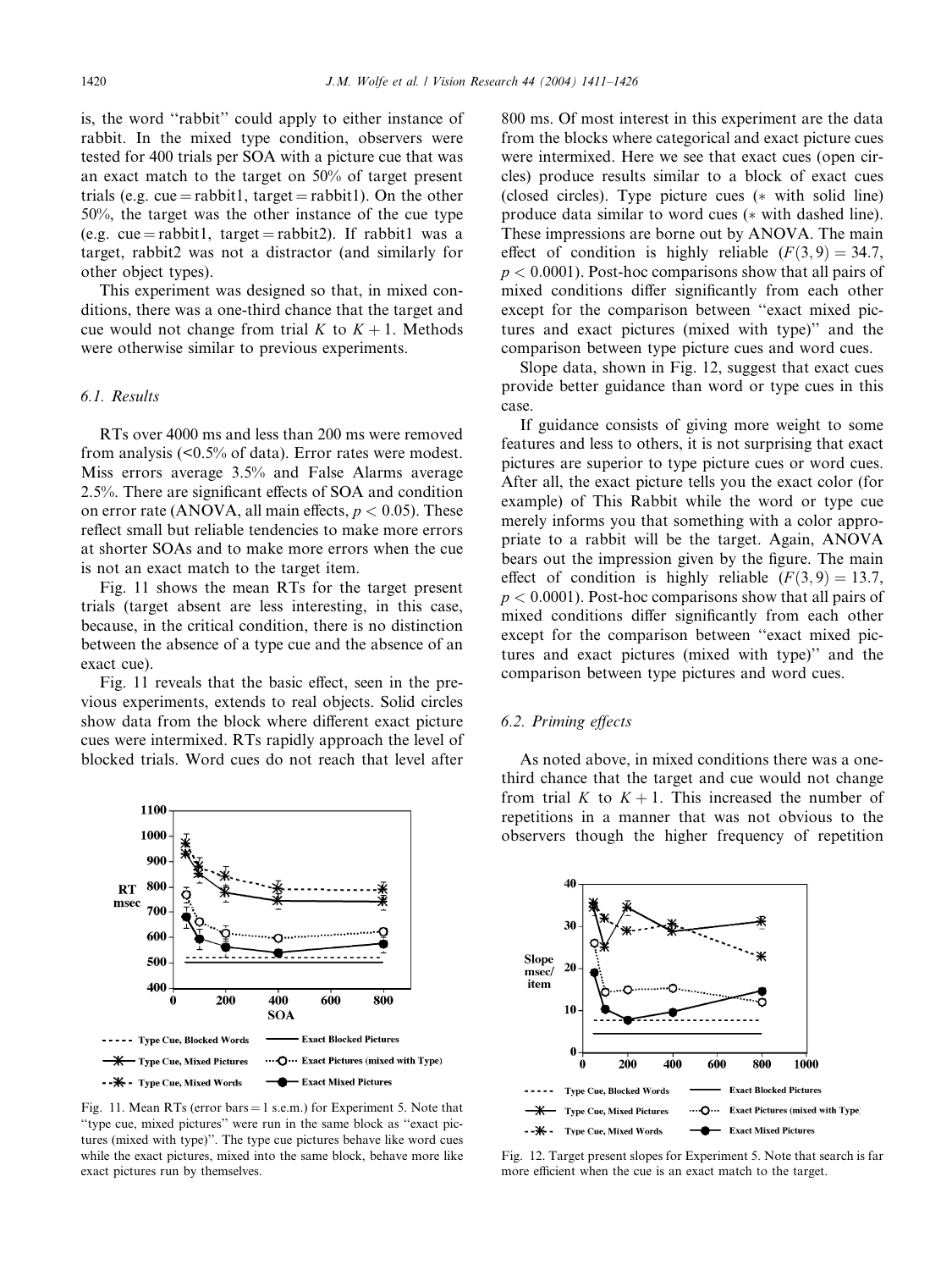might have had an implicit effect on behavior. Fig. 13 shows the target present data for trial  $K + 1$  as a function of the status of trial  $K$ . For a given target-present trial, the prior target can have been target-present or target-absent and the cue and target can be either the repeated or not repeated. RTs for these four types of trial are plotted as a function of set size.

Looking at Fig. 13, it is clear that priming occurs when the same target is present on two successive trials. The main effect of priming condition is highly reliable  $(F(1, 9) = 30.4, p < 0.0004)$ . Looking at each of the four conditions separately (exact cues, exact cues mixed with type, type cues mixed with exact, and word cues), ANOVA shows that the four functions in each of the panels of Fig. 13 differ from each other  $(F(3, 9) > 11.0$ ,  $p < 0.0001$ , for all four conditions). As is obvious from the figure, post-hoc analysis reveals that this effect is due to the faster RTs in the Hit  $\rightarrow$  Hit repeated cue case (all 9 relevant post-hoc comparisons,  $p < 0.0024$ ). The only other significant post-hoc effect is that the repeated cue condition is slower than unrepeated for the Absent  $\rightarrow$  Hit trials with type cues ( $p = 0.025$ ). The size of



Fig. 13. Priming as a function of cue type and nature of the preceding trial. Note that priming occurs for all cue types when the preceding trial was a ''Hit'' trial. Priming is larger for word and type cues than for the exact cues.

Table 1

Average priming effect for different cue conditions (average RT for  $Hit \rightarrow Hit$  priming trials subtracted from average RT for no repetition  $Hit \rightarrow Hit$  trials)

| Cue type                            | No repetition $RTs$ —Hit $\rightarrow$ Hit RTs |
|-------------------------------------|------------------------------------------------|
| Word cues                           | 95                                             |
| Type cues                           | 114                                            |
| Exact mixed with type               | 78                                             |
| Exact cues                          | 53                                             |
| Absent $\rightarrow$ Absent (Exact) | 64                                             |

the priming effect varies as a function of cue type as shown in Table 1. In the previous experiments, exact picture cues did not prime. Here they did prime but with a tendency to produce smaller priming effects than the word or type cues  $(F(3, 27) = 2.6, p = 0.07)$ . It is possible that this priming effect for exact pictures reflects a change in implicit strategy caused by the increased frequency of repetition or due to the use of different stimuli.

The type cues behave like word cues in producing priming effects that are larger than the priming produced with an exact picture cue  $(t$ -tests comparing type and word cues to exact picture cues are significant,  $p < 0.009$  in both cases).

#### 6.3. Discussion

The central point to emerge from Experiment 5 is that type cues behave like word cues. This indicates that the difference between picture and word cues is not a problem with word reading. It is more likely that the difference reflects the privileged status of exact cues when it comes to setting up top-down guidance. Even if you have seen the ''red'' in the red vertical many times, seeing it again is more effective that recalling it. Even if you have seen both rabbits, seeing rabbit 1 does not set up the guidance for rabbit 2 the way that seeing rabbit 2 does. The presence of priming in the exact picture cue conditions may indicate that, with these stimuli, there are two components to the priming. As in the previous experiments, one of these would be a benefit from seeing the specific target item. The second would be a more general repetition priming effect where doing the same thing twice in a row (Yes, there is a rabbit; Yes, there is a rabbit) is faster than any change. In support of this notion, we can compare target absent trials that are exact copies of the previous trial (No, there is no rabbit, No, there still is no rabbit) with target absent trials where a different target was absent on the preceding trial (No, there is no rabbit, No, now there is no ball). The full repetition produces RTs that average 64 ms faster than the simple response repetition. This 64 ms is comparable to the 53 ms priming effect seen with picture cues in this experiment (see Table 1).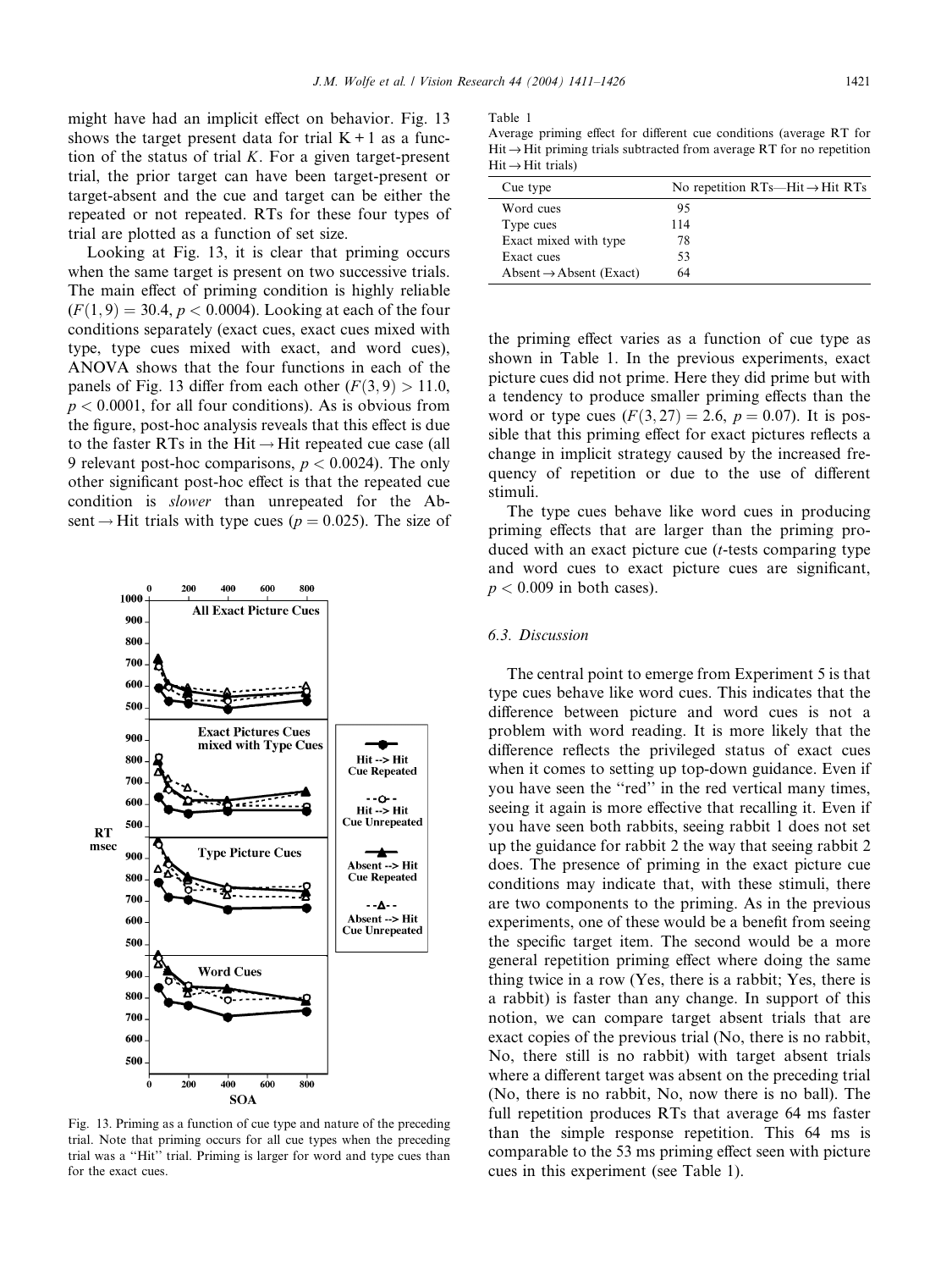## 6.4. Experiment 6: Levels of categorical cueing

From the previous experiments, it might be proposed that there are two types of cues, exact picture cues and what could be called informational cues (words, categorical pictures, etc.). The purpose of Experiment 6 is to show that the specificity of that information is important. The logic of the experiment is shown in Fig. 14. A picture of an apple could be used to cue that EXACT apple, it could cue the TYPE ''apple''––allowing for other apples, or it could cue a CATEGORY like ''fruit''. In Experiment 6, there were five categories of stimuli (fruit, tool, toy, bird, clothes). There were six types within each category (e.g. apple, cherry, grape, orange, peach, pear) and each type was represented by two examples. A control experiment was used to determine that all observers agreed on the names and categorical status of items. If a word cue was used, it could only specify a TYPE (apple) or CATEGORY (fruit). No effort was made to specify the EXACT item in this experiment (the apple sliced in half).

Fourteen observers were tested in each of eight conditions as specified in Table 2.

Note that, when a ''type'' picture cue was used, there could be an exact match or a type match between the target and the cue. For that reason, twice as many trials were run in the mixed-type-picture condition. In the categorical conditions, it would be possible, in principle, to have exact, type, and categorical matches of cue to target. However, in order to keep the experiment to a mere 6900 trials per observer, categorical picture cues always specified a member of the category that was not



Fig. 14. Cue–target relationships in Experiment 6. A cue could exactly match the target, or it could specify its ''type'' or its ''category''. Words could only specify type and category.

Table 2 Conditions of Experiment 6

| Blocked/<br>Mixed | Cue type | Picture/Word | No. of trials |
|-------------------|----------|--------------|---------------|
| <b>Blocked</b>    | Category | Picture      | 300           |
| <b>Blocked</b>    | Exact    | Picture      | 300           |
| <b>Blocked</b>    | Type     | Picture      | 300           |
| Mixed             | Category | Picture      | 1000          |
| Mixed             | Exact    | Picture      | 1000          |
| Mixed             | Type     | Picture      | 2000          |
| Mixed             | Category | Word         | 1000          |
| Mixed             | Type     | Word         | 1000          |

of the same type as the cue (e.g. apple could cue grape or peach but not the exact apple or another apple).

Stimuli were full color photographs of objects presented on a white background. Set sizes of 3, 6, and 9 were used. SOAs were 50, 100, 200, 400, and 800 ms. Stimuli were presented in a 22 by 22 deg field. In the blocked conditions, each observer was randomly assigned a cue (exact, type, or category as the situation demanded).

#### 6.5. Results––blocked conditions

Three observers were removed from data analysis because of excessive errors in one or more conditions. The remaining eleven observers produced 1.5% Miss errors and 0.6% False Alarms in the blocked conditions. Errors decreased as SOA increased, as did RTs.

The eight conditions of the experiment produce too much data to present in a single figure. Fig. 15 shows the mean RT  $(\pm 1 \text{ s.e.m.})$  data for the three blocked conditions.

These blocked conditions vary in the amount of topdown guidance that can be deployed. For example, if the cue is a green apple, in an exact cue condition, the cue specifies color. In the type cue condition, the cue restricts color (especially when the observer has learned that the two apples in this experiment are a green one



Fig. 15. Mean RT for the blocked conditions of Experiment 6. In the type cue condition, for target present trials, RTs are divided into those where the cue was an exact match to the target and those where the cue was a type match.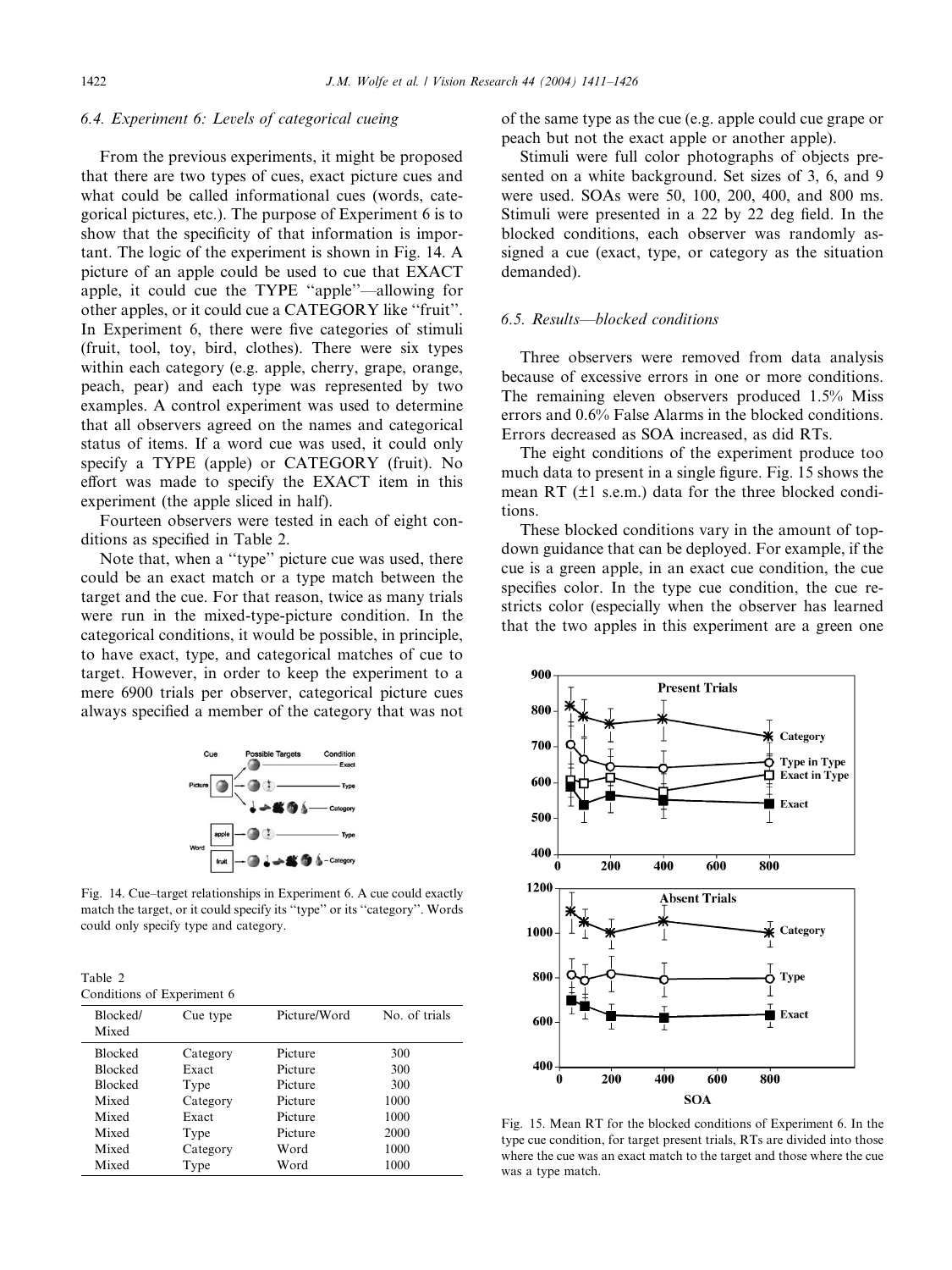and a white, cut one). In the categorical condition, color guidance is nearly useless since fruit does not have a characteristic color. This is reflected in the significant effect of condition on mean target present RT (ANOVA:  $F(3, 39) = 14$ ,  $p < 0.0001$ ). This being a blocked condition, there is little effect of SOA  $(F(4, 52) = 2.6, p =$ 0:048). Target absent trials follow a similar pattern.

The amount of guidance should be reflected in slopes and it is. The target present slope for category cues, 21 ms/item, is significantly greater than the 7 ms/item slopes for the other conditions (*t*-tests, all  $p < 0.01$ ). The difference between type and exact cue conditions is seen in the target absent trials where type cue slopes of 31 ms/ item are significantly greater than exact cue slopes of 11 ms/item but significantly less than the 79 ms/item slope for the category condition (*t*-tests, all  $p < 0.005$ ).

#### 6.6. Results––mixed conditions

Miss error rates for the eleven observers whose data are analyzed were 5.3%. False Alarms were 3.7%. Error rates decreased as SOA increased. The same pattern is seen in the RTs, arguing against a speed-accuracy tradeoff explanation of the effects of SOA.

Fig. 16 shows RTs for the mixed conditions with the blocked conditions shown for comparison. As in the blocked conditions, observers are fastest when the cue is an exact match to the target and slowest with a categorical match. On blocks when the cue specifies the target type, Hit RTs are faster when the cue happens to be an exact match than when it is not.

The speed with which top-down guidance develops after a cue is seen more easily if we subtract the blocked



Fig. 16. RT as a function of SOA for the mixed conditions of Experiment 6. Blocked conditions, shown in Fig. 15, are replotted as dashed lines.



Fig. 17. Difference in RT between mixed and blocked conditions for the same type of cue (target present trials).

condition from the comparable mixed condition. This is shown in Fig. 17. Separate ANOVAs were performed for each of the four cueing conditions for the targetpresent data. Except for the exact cues in the type condition, there is a significant difference between mixed and blocked conditions  $(F(1, 10) > 5, p < 0.05)$ . For all cue types, there is a significant effect of SOA  $(F(4, 40) > 3, p < 0.03)$ . Finally, the interaction of SOA with the difference between mixed and blocked is always significant  $(F(4, 40) > 2.8, p < 0.05)$ .

These statistics confirm the message of Fig. 17. At short SOAs, notably  $SOA = 50$  ms, mixed RTs are markedly slower than the relevant blocked baseline. After an SOA of 200 ms, exact picture cues produce RTs in the mixed conditions that are essentially the same as those in the blocked conditions. Type cues produce RTs that are somewhat slower (not statistically significant, in this case). Information from category cues is the least effective and the slowest.

The difference in top-down guidance between cue conditions is seen quite dramatically in the slope data (Fig. 18). Categorical cues provide little if any guidance. The slope does not change as a function of SOA and is consistently inefficient. The cue merely identifies the target. The exact cues work powerfully to make search efficient after a 200 ms SOA. There are two curious aspects to the slope data. First, the type cues seem to provide more guidance here than they did in a roughly equivalent condition in Experiment 5 (see ''type cues, mixed picture'' condition in Fig. 12). The difference between exact and type cues shows up in the target absent slope data (lower panel, Fig. 18). Specifying that a target was an ''apple'' or a ''rabbit'' produced guidance that could make search more efficient. Specifying categories like ''animal'' or ''fruit'' did not have this effect.

The second curious aspect of the slope data is the Ushaped nature of slope X SOA functions. The slopes reach a minimum around 100–200 ms and then appear to rise. This experiment lacks the power to determine if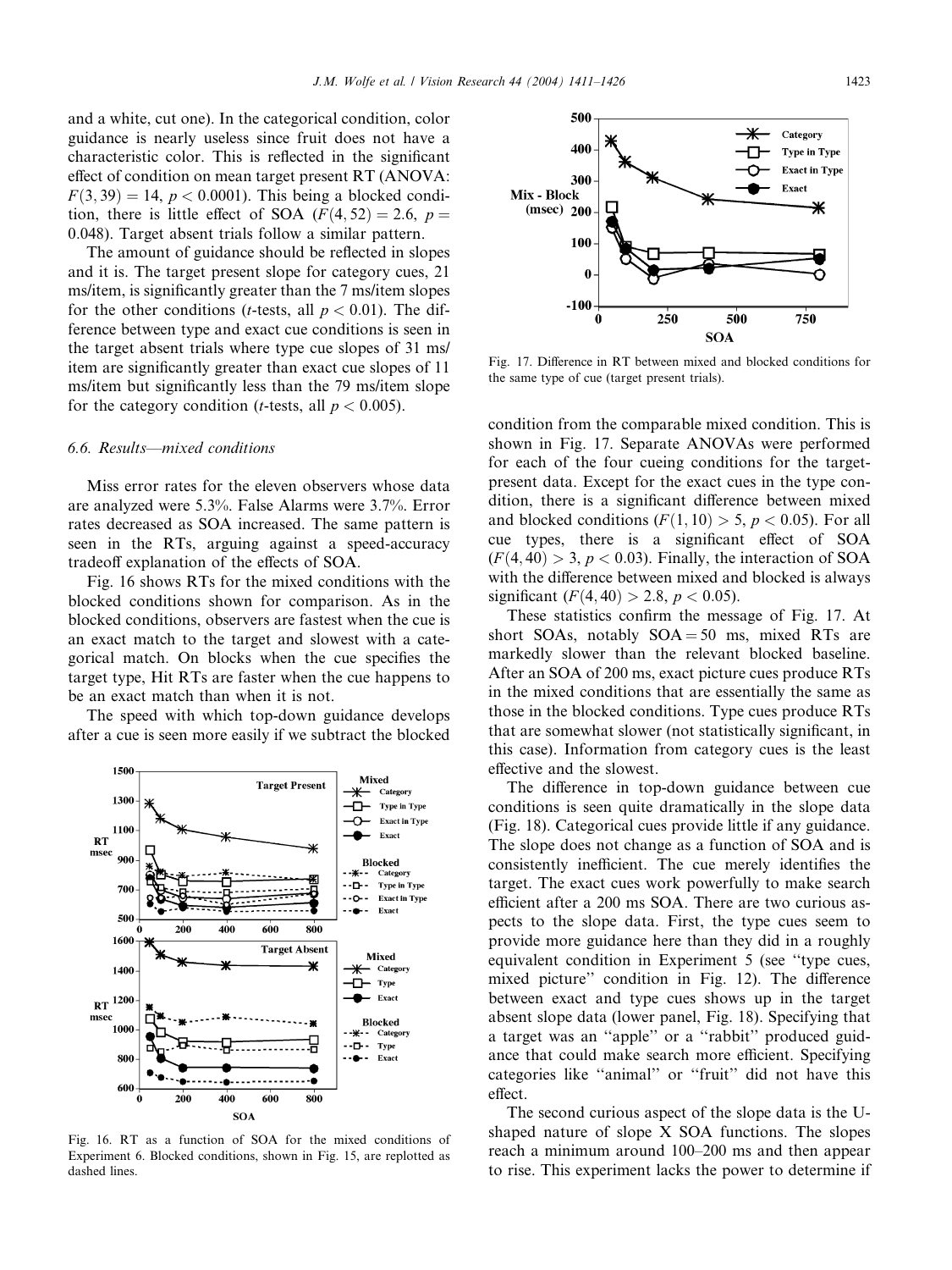

Fig. 18. Slopes of  $RT \times$  set size functions as a function of SOA for mixed conditions of Experiment 6.

this is reliable but it is worth noting that a similar, if less pronounced, shape can be seen in other experiments (see Figs. 8 and 12). This raises the possibility that, rather like the effects of an onset or singleton cue, the strong cueing effects of an exact picture cue might quickly rise to a peak and then decline. Sustained top-down guidance might be augmented by a transient component that fades during the course of a trial.

## 6.7. Results––word cues

Word cue results are similar to the picture cue results and are shown, for target present trials, in Fig. 19. When the word specified the target type (e.g. ''rabbit''), mean RTs and slopes are similar to the ''type in type'' condition where a type picture cue was not an exact match to the target. The slope shows the same U-shape as in Fig. 18. When the word cue specified a category (e.g. ''animal''), results are similar to the picture category cues. Word cues actually produce RTs that are somewhat faster than the picture cues, perhaps because a word can directly specify a category like animal where as a picture must use a specific animal to invoke the general class. Worse yet, in this experiment, the categorical picture cue was always the wrong animal, presumably adding to the word advantage. Slopes were similar in



Fig. 19. Mean RTs and slopes for word cues (solid lines) in Experiment 6. Category cue data (''animal'') are shown with squares. Type cues (''rabbit'') are shown with circles. Equivalent picture cue data are shown with dashed lines.

word and picture category cases. In both instances, there is no significant change in slope with SOA. Search is inefficient because the category specifies target identity but fails to produce guidance.

#### 6.8. Discussion

The results of Experiment 6 indicate that the effectiveness of a cue depends on its ability to specify the information needed for the search. An exact picture cue provides all the information possible. These can swiftly act to reconfigure the visual system in order to guide attention toward the target. A type cue––word or picture––is less effective because it specifies less. For example, an exact picture of This Rabbit specifies the exact color of the target. A type cue is less precise, even when observers know that only two rabbits appear in the present experiment. This is akin to the uncertainty effects seen with simpler stimuli like spatial frequency gratings (Davis et al., 1983). Category cues are still less precise and produce little or no guidance in this case. Had we used other categories that had more obvious common features, we might have seen more guidance than we saw with the present set of categories.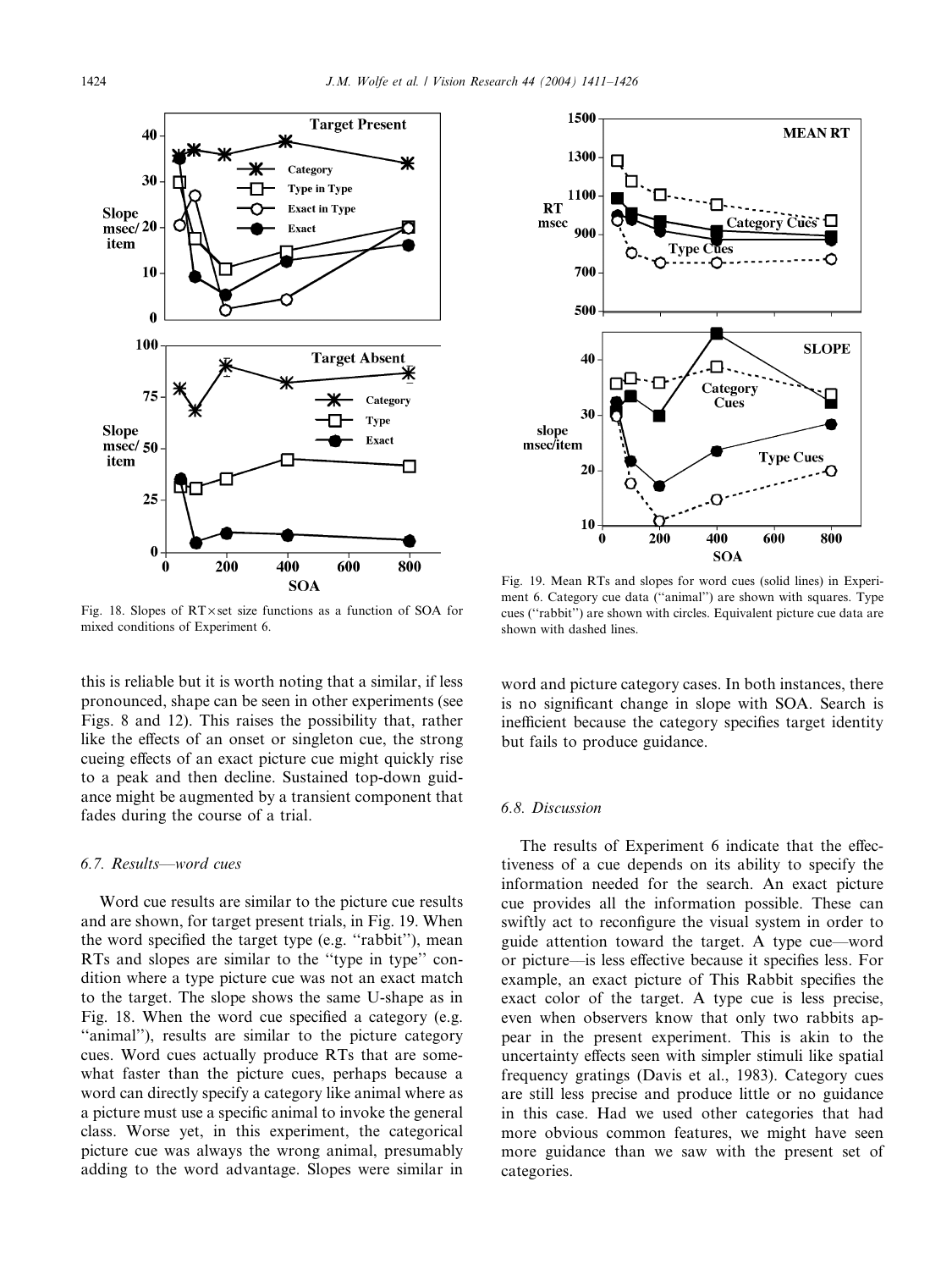## 7. General discussion

To summarize the results of these six experiments, information about the identity of a target acts quickly to configure the visual system to look for that target. A valid exact picture cue that precedes the search stimulus by less than 200 ms produces a search of the same speed and efficiency as blocked search. Other cues work more slowly and less completely, though perhaps we would have seen a ''complete'' effect if we had used SOAs longer than 800 ms. For example, one could look at Fig. 10 and conclude that the word cue effect would approach the exact picture cue effect by about 1600 ms SOA. In other experiments, this possibility is less clear (e.g. Fig. 11).

The results point to several cumulative aspects to the top-down information in a cue. The categorical cues of Experiment Six seem to provide information that is only useful once attention has selected an object. You know you are looking for an ''animal''. Once you select an item, it is clear enough whether or not it is an animal. However, the word ''animal'' does not provide information that allows you to guide attention toward some items and away from others in this experiment. As a result, the categorical cue fails to reduce the search slope. Search is similarly inefficient if observers look for animals throughout a block. More specific cues permit guidance because they specify some or all of the preattentively available features that define the target. Telling the observer to look for ''red vertical'' allows that observer to configure his visual system in a manner that allocates attention preferentially to red and vertical items. These components are under volitional control and can be considered to be ''explicit'' top-down guidance.

The advantage for exact picture cues and the evidence of priming effects point to what might be considered to be "implicit" top-down guidance (Wolfe et al., 2003). Here the border between top-down and bottom-up is blurred and depends on one's precise definition of the terms. An additional improvement in performance comes from seeing the actual target prior to searching for it. This sort of priming of search has been shown to be immune to the observer's explicit knowledge. Thus, knowing that the target will alternate between red and green from trial to trial does not help in simple pop-out search tasks (Maljkovic & Nakayama, 1994). If one considers this explicit knowledge to be part of the definition of ''top-down'', then the priming effect of exact picture cues is not a component of top-down control of search. However, if one defines ''bottom-up'' as attention-guiding information that is present in the search stimulus (e.g. salience based on local differences, Itti & Koch, 2000; Li, 2002) then ''top-down'' would be any information about target identity that is not present in the search stimulus. Under this definition, priming by exact cues can be considered to be an implicit form of top-down guidance.

Regardless of one's position on this essentially semantic issue, the added effect of an exact picture cue leads one to ask how exact an exact cue must be. If a picture of a rabbit guides attention to that same picture of that same rabbit, what happens if the cue is in a different orientation or size? What happens if the cue is black and white and the search stimuli are in color (or vice versa)? There is bound to be some tolerance for deviation from an exact match. The nature of that tolerance will inform us about the nature of the information that is abstracted from the cue.

#### Acknowledgements

This research was supported by the Transportation Security Administration and the National Eye Institute. We would like to thank David Burr and two anonymous reviewers for their contributions to the manuscript.

#### References

- Bacon, W. F., & Egeth, H. E. (1994). Overriding stimulus-driven attentional capture. Perception and Psychophysics, 55(5), 485–496.
- Blough, P. M. (1989). Attentional priming and visual search in pigeons. Journal of Experimental Psychology––Animal Behaviour Process, 15(4), 358–365.
- Brainard, D. H. (1997). The psychophysics toolbox. Spatial Vision, 10, 443–446.
- Chastain, G., Cheal, M., & Lyon, D. R. (1996). Attention and nontarget effects in the location-cuing paradigm. Perception and Psychophysics, 58(2), 300–309.
- Cheal, M. L., Lyon, D. R., & Gottlob, L. R. (1993). A framework for understanding the allocation of attention in location-precued discrimination. Quarterly Journal of Experimental Psychology, MS.
- Chun, M. M., & Wolfe, J. M. (1996). Just say no: How are visual searches terminated when there is no target present? Cognitive Psychology, 30, 39–78.
- Davis, E., Kramer, P., & Graham, N. (1983). Uncertainty about spatial frequency, spatial position, or contrast of visual patterns. Perception and Psychophysics, 33, 20–28.
- Di Lollo, V., Enns, J. T., & Rensink, R. A. (2000). Competition for consciousness among visual events: The psychophysics of reentrant visual processes. Journal of Experimental Psychology: General, 129(4), 481–507.
- Eckstein, M. P., Whiting, J. S., & Thomas, J. P. (1996). Role of knowledge in human visual temporal integration in spatiotemporal noise. Journal of Optical Society of America--- A, 13(10), 1960-1968.
- Egeth, H. (1977). Attention and preattention. In G. H. Bower (Ed.), The psychology of learning and motivation (vol. 11, pp. 277–320). New York: Academic Press.
- Egeth, H. E., Virzi, R. A., & Garbart, H. (1984). Searching for conjunctively defined targets. Journal of Experimental Psychology: Human Perception and Performance, 10, 32–39.
- Folk, C. L., Remington, R. W., & Wright, J. H. (1994). The structure of attentional control: contingent attentional capture by apparent motion, abrupt onset, and color. Journal of Experimental Psychology: Human Perception and Performance, 20(2), 317–329.
- Found, A., & Muller, H. J. (1996). Searching for unknown feature targets on more than one dimension: Investigating a 'dimension weighting' account. *Perception and Psychophysics*, 58(1), 88–101.
- Hubner, R. (1996). The efficiency of different cue types for reducing spatial-frequency uncertainty. Vision Research, 36(3), 401–408.